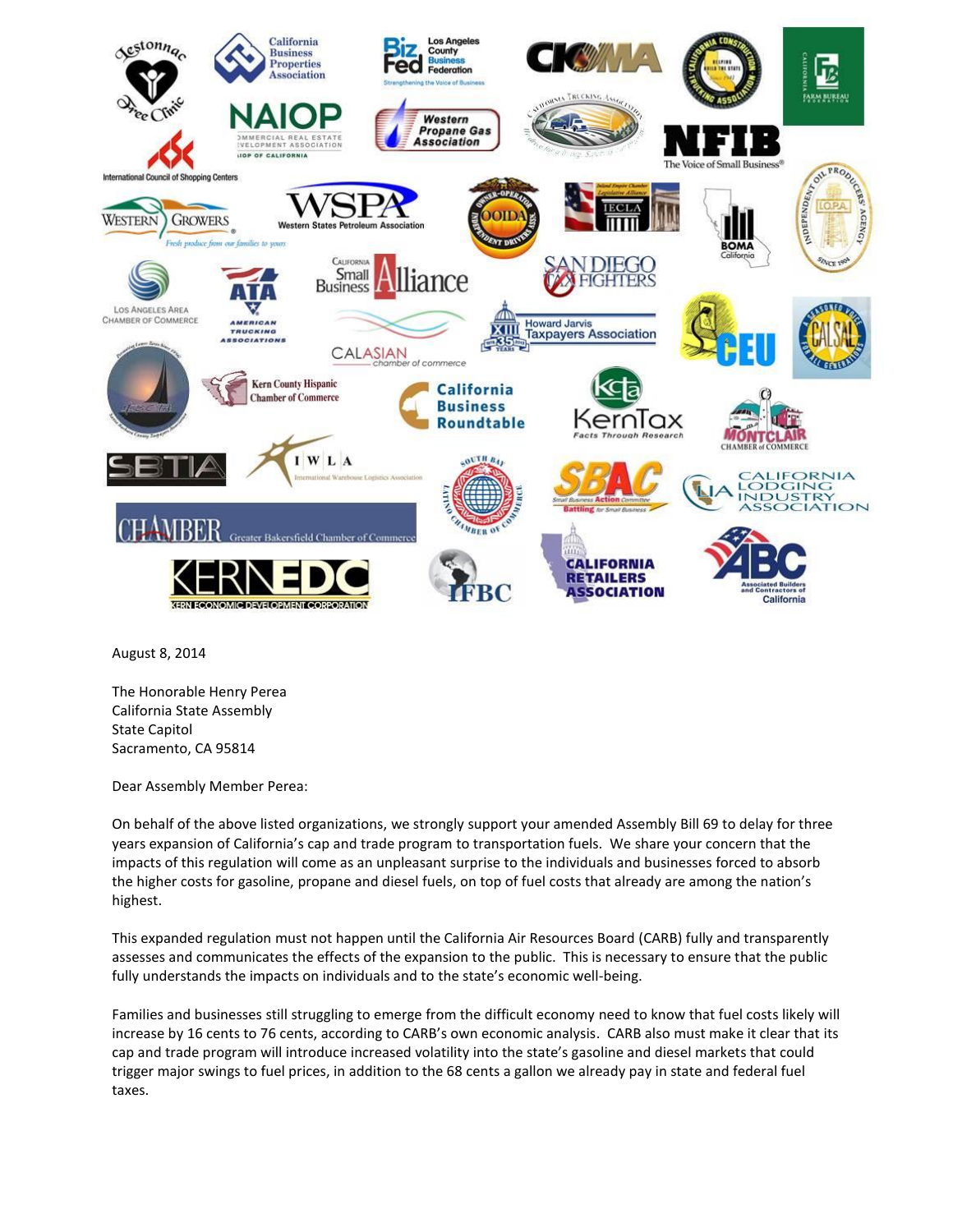Increased fuel costs disproportionately affect individuals and families least able to afford them. Many of hardworking, low-income Californians rely on vehicles – which are often older and less efficient – to get to work and put food on the family table. Residents of rural areas who typically commute farther from home to work and where alternative transportation is less available take a harder hit from higher gas prices. Some of these Californians already spend up to 40 percent of their family incomes on transportation and can ill-afford the added costs this regulation will impose on them.

AB 69 provides a reasonable and welcome respite from the planned January 2015 cap and trade expansion, giving CARB staff more time to evaluate consumer and businesses impacts, to ensure consumer protections from cost increases of transportation fuels and to implement a vigorous public information effort. AB 69 also provides CARB additional time to consider alternative approaches to reduce greenhouse gas emission from the transportation sector – alternatives that would have fewer adverse impacts for consumers and businesses.

In order to remedy the inadequate evaluation and disclosure of potential fuel price increases and related impacts associated with expanding the cap and trade program to transportation fuels, AB 69 is worthy of broad, bi-partisan support and we thank you for coming forward with this courageous amendment.

Sincerely,

American Trucking Associations Associated Builders and Contractors BizFed Building Owners and Managers Association of California Cal Asian Chamber of Commerce California Business Properties Association California Business Roundtable California Construction Trucking Association California Farm Bureau Federation California Independent Oil Marketers Association California Lodging Industry Association California Retailers Association California Senior Advocates League California Small Business Alliance California Trucking Association Coalition of Energy Users Greater Bakersfield Chamber of Commerce Howard Jarvis Taxpayers Association Independent Oil Producers' Agency Inland Empire Chamber Legislative Alliance International Council of Shopping Centers International Faith Based Coalition International Warehouse Logistics Association Kern County Hispanic Chamber of Commerce Kern County Taxpayers Association Kern Economic Development Corporation Montclair Chamber of Commerce NAIOP of California, the Commercial Real Estate Development Association National Federation of Independent Business – California Owner-Operator Independent Drivers Association San Diego Tax Fighters Santa Barbara County Taxpayers Association